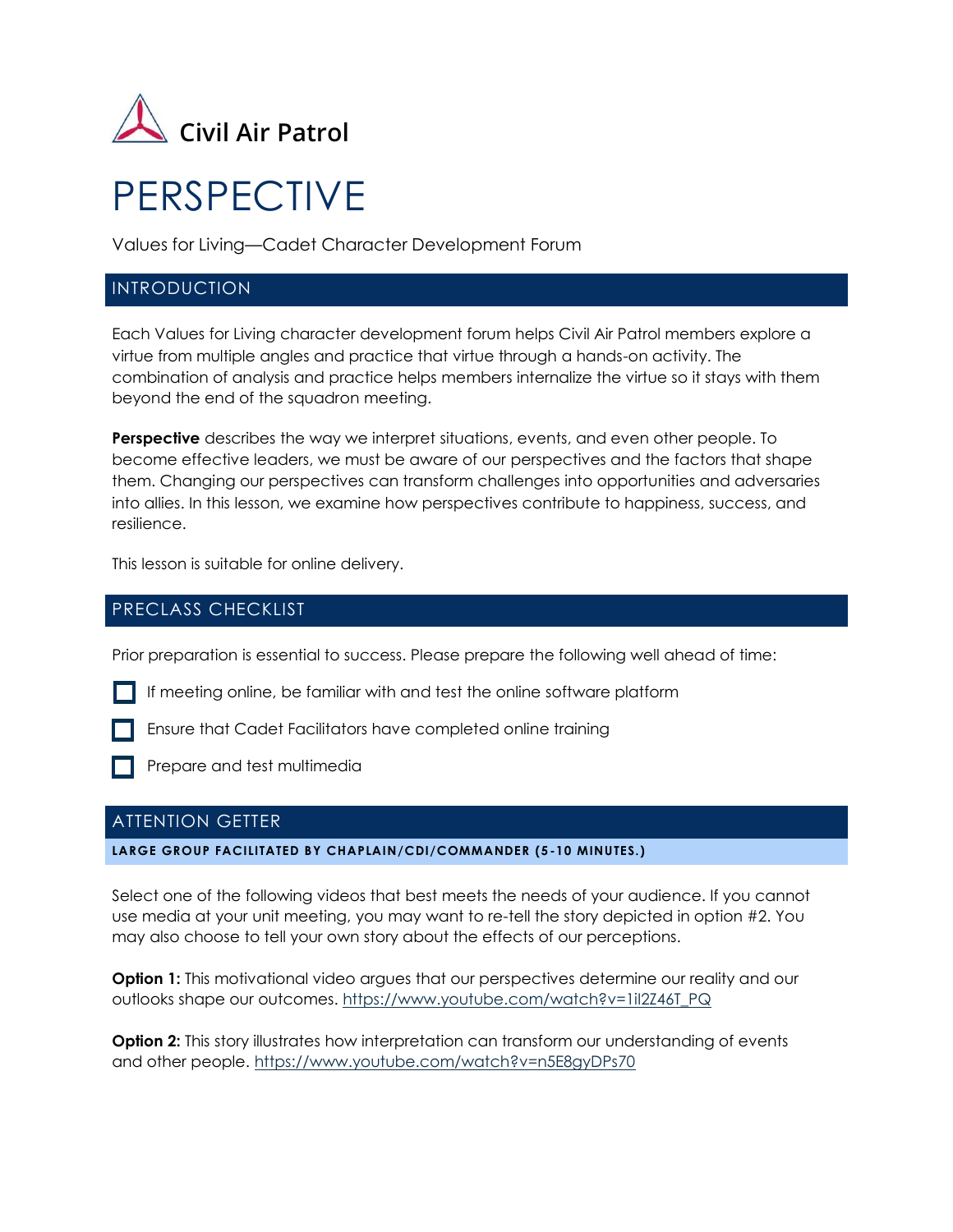# RECOGNIZING THE DESIRED BEHAVIOR

#### **SMALL GROUP FACILITATED BY PHASE III CADET (15 MINUTES.)**

- Perspective does not need to be complex. It can be as simple as the difference between the glass being half-empty and half-full. Think about yourself for a moment; most of the time, do you see the glass as half-empty or half-full?
- When you see the glass as half-empty, what are you more likely to notice and feel? How do you tend to talk when you see the glass as half-empty?
- When you see the glass as half-full, what are you more likely to notice and feel? How do you tend to talk when you see the glass as half-full?
- What can "glass-half-empty" people contribute to a team? What can "glass-half-full" people contribute to a team? Are teams stronger with one, the other, or a mix of both? Why?
- Can you describe a time in your own life when your perspective changed? What prompted the change? What happened when you began to see things differently?

## APPLYING THE DESIRED BEHAVIOR

#### **LARGE GROUP FACILITATED BY CHAPLAIN/CDI/COMMANDER (15 MINUTES)**

Successful leaders need self-awareness (see Learn to Lead I.11). However, we often fail to notice our own perspectives! Becoming aware of our perspectives requires taking a careful look at ourselves. Facilitators should choose several of the following questions or propose similar questions appropriate to their units.

- Perspectives—like attitudes—are contagious. The people around you will change the way you see the world. Who has had the greatest influence on your perspective? How has this person taught you to understand situations and people?
- New information can change our perspectives (as you may have seen in the video). Can you describe something you learned, read, or heard that changed the way you see the world, another person, or yourself?
- How do your personal values and our CAP Core Values affect your perspectives? For example, how does your commitment to volunteer service influence the way you see other people? How does your commitment to excellence affect the way you understand setbacks?
- Physical factors can also affect our perspectives. How do you see the world differently after a good night's sleep, when you are hungry, or after a workout?
- Perspective is often tied to identity. You may have heard the expression, "to the hammer, all the world's a nail." With which attributes or roles do you most strongly identify? Son or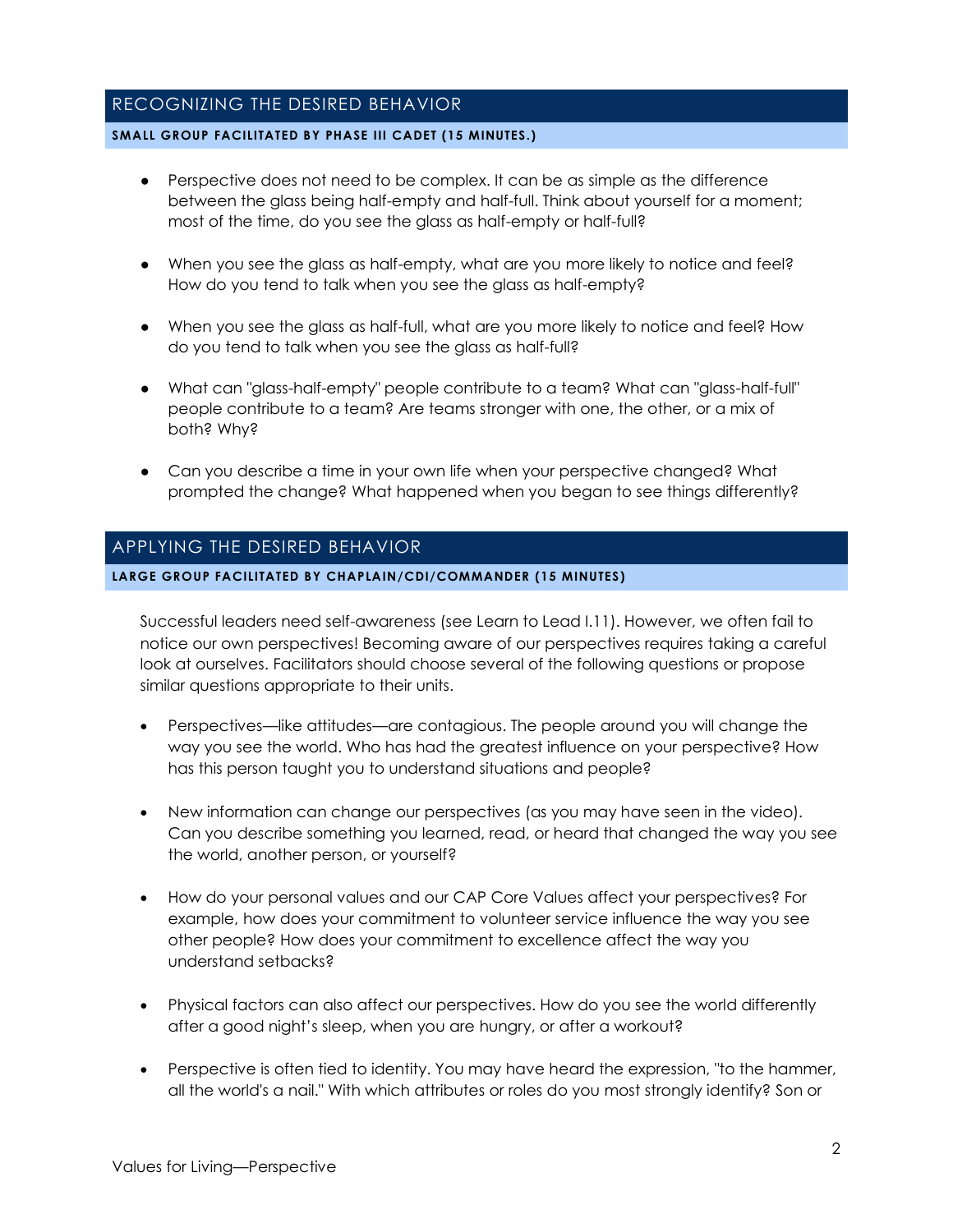daughter? Student? Athlete? CAP member? How do those identities affect the way you see the world?

- Perhaps you have heard the saying, "What you aim at determines what you see." Our goals can narrow our vision in both helpful and unhelpful ways. Can you describe a time when your focus on goal made you miss something you might have seen otherwise? How about a time when your determination to achieve a goal made you re-examine a situation?
- Recent experiences also influence our perspectives. What happened to you earlier today that is affecting your attitude now? What are you expecting to happen soon that might be shaping your perspective?
- We have examined some of the things that can affect our perspectives. Suppose you needed a new or different perspective on some issue. Where might you start?
- Perspective is part of CAP's Five Pillars of Wellness and Resilience (under the pillar of Spirit). How does being aware of your perspective make you more resilient? How can changing your perspective (often called "reframing") make you more resilient?

# **ACTIVITY**

**LED BY SMALL GROUP FACILITATORS OR ONLINE INSTRUCTOR (15 -20 MINUTES.)**

## **Activity #1: Changing Perspectives**

In this lesson, we have identified some of the factors that shape our perspectives. If we can change these factors, we can change our perspectives. For each scenario, brainstorm about ways to change your perspective in response to a setback. Your goal in each case should be to promote resilience or "living with excellence."

Small group facilitators may choose from these scenarios or propose different scenarios according to the needs of their units.

- Despite an outstanding career in the Civil Air Patrol, excellent grades, and peak physical fitness, you were not accepted to the United States Air Force Academy. Your fear that childhood dream of flying an F-22 has been crushed.
- Since COVID-19 forced your unit to switch to online meetings, your interest in CAP has been decreasing. CAP is not as much fun when you cannot see your friends in person and perform hands-on activities. You are thinking about quitting when your membership is up for renewal next month.
- You have been working for several months on a pet project: your first novel. Things are finally starting to come together. You have charted the plot beats and understand your characters and their motivations. As you sit down at your computer for your daily writing session, you cannot find your saved document. All your work has been lost.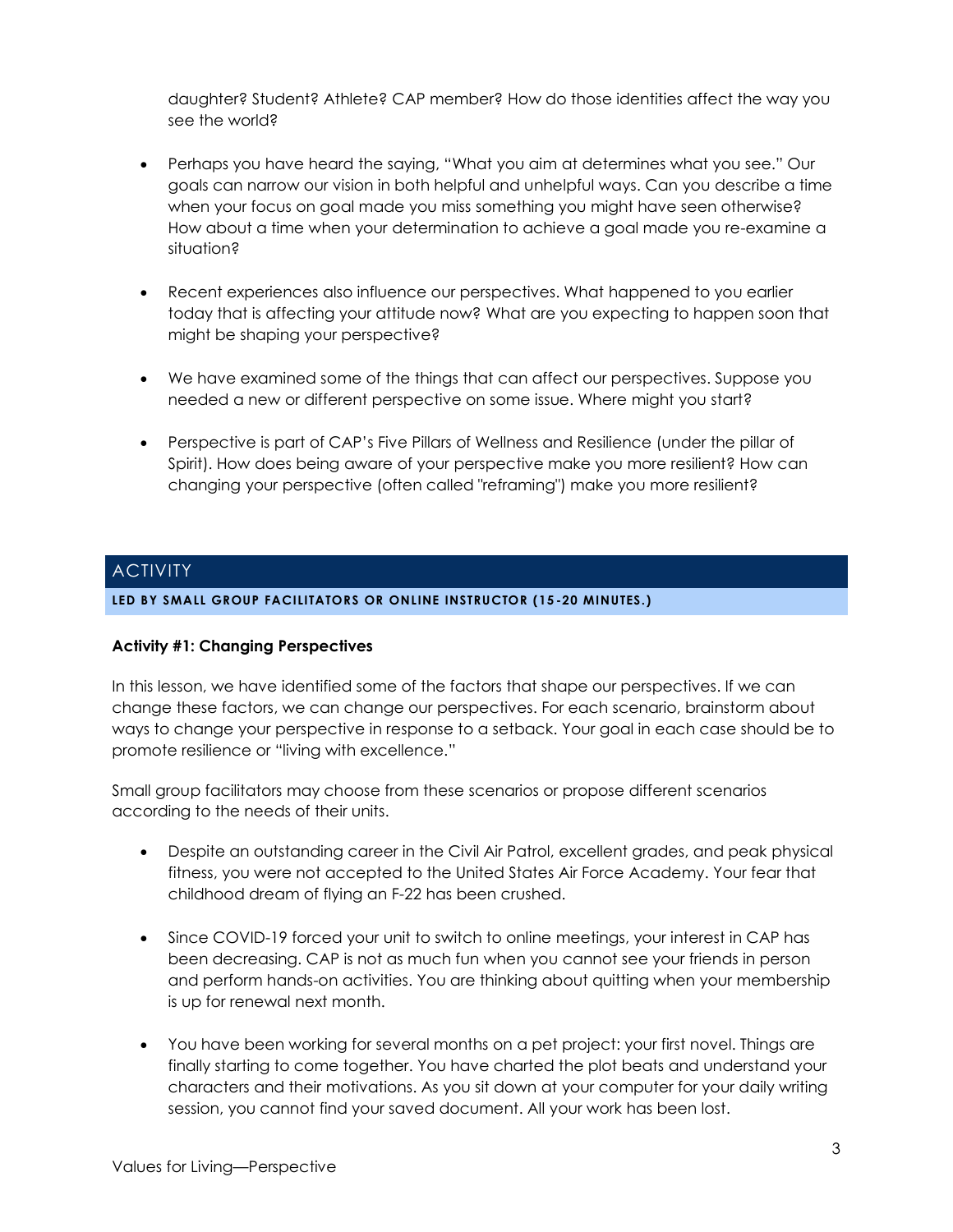- COVID-19 has been tough on your family. You are not enjoying "virtual" schooling and your parents are under a lot of extra stress at work. Just when you thought it could not get any worse, your father tells you that he has lost his job.
- You have been playing basketball almost every day for the past three years. Tryouts are next month and you are hoping to land a spot on your school's varsity basketball team. While practicing in your driveway, you hear a loud pop before collapsing to the pavement. The doctor tells you your knee will need surgery. You will miss tryouts and most of the upcoming season.

## **Activity #2: Discussing Prejudice**

This lesson provides an excellent opportunity to discuss current controversies related to prejudice. If your cadets are mature enough, consider posing the following questions in a large group setting, with the commander, chaplain, or CDI facilitating the discussion.

- One of the most crucial issues surrounding perspective in our day concerns prejudice. How can you use what we have learned in this lesson to understand prejudice and consider ways to address it?
- What is prejudice and how is it related to perspective?
- Where does prejudice come from?
- How does prejudice affect our society?
- What will it take to change prejudicial perspectives?

# LESSON SUMMARY AND WRAP-UP

## **LARGE GROUP FACILITATED BY CHAPLAIN/CDI/COMMANDER (2 MINUTES)**

Perspective describes the way we interpret situations, events, and even other people. We began this lesson by examining our own perspectives and exploring some factors that influence our perspectives. Using those factors, we practiced using new perspective to "reframe" setbacks.

How can you make perspective work for you? First, practice becoming more aware of your own perspective. There may be more to any situation that you notice at first glance. Second, embrace flexibility. Seek out new and different perspectives, welcome different points of view. New perspectives often reveal new opportunities. Third, consider how your perspective can benefit the people around you. Your optimism and resilience will inspire and empower your teammates.

Perspective can show you the way through setbacks. Perspective can turn adversaries into allies. And perspective can unify teams in service to community, state, and nation.